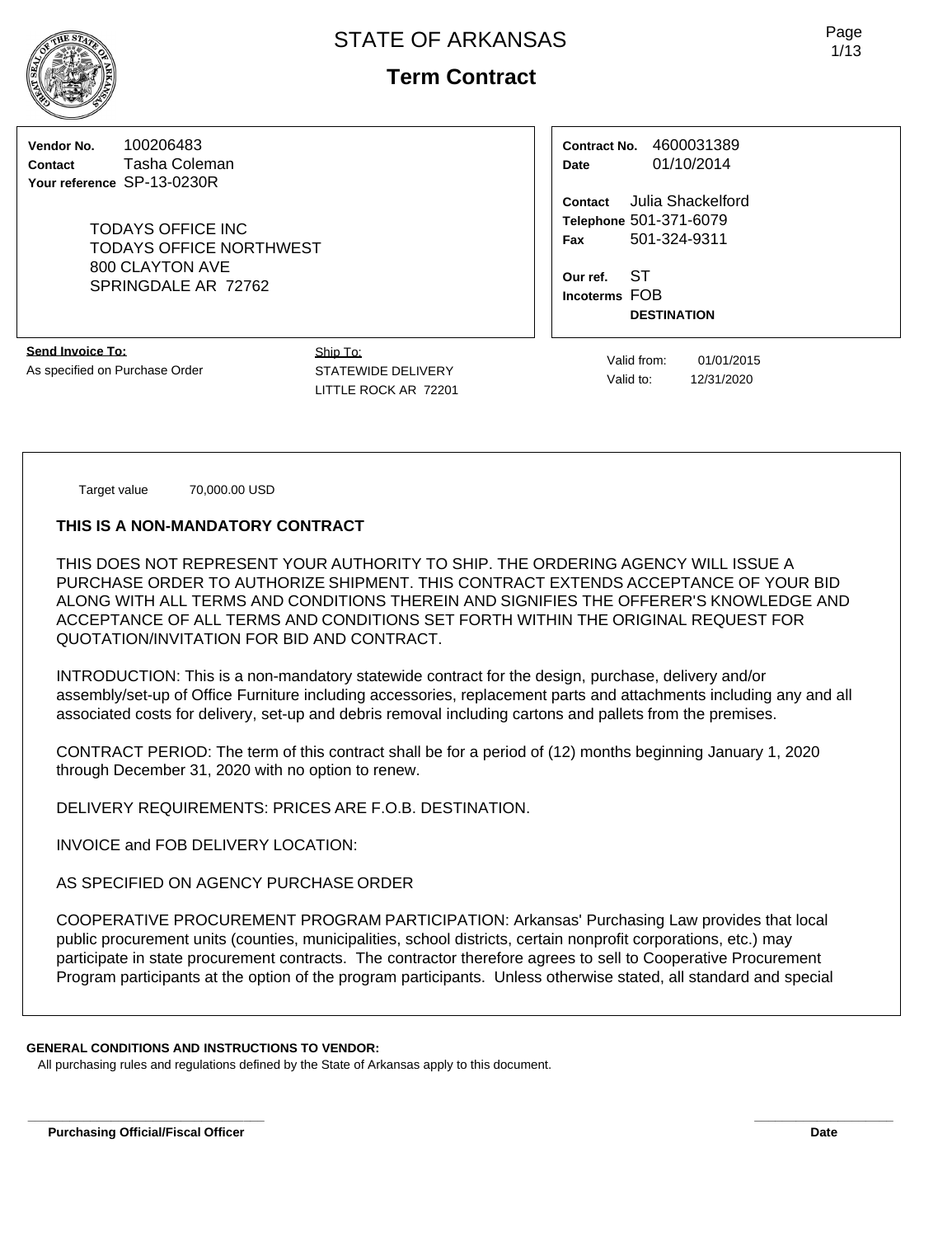

**Vendor No.** 100206483 **Contact** Tasha Coleman **Your reference** SP-13-0230R

**Contract No.** 4600031389 **Date** 01/10/2014 **Our reference** ST

| terms and conditions listed within the invitation for bid must be equally applied to such participants. |                                                     |                     |                   |                   |               |  |
|---------------------------------------------------------------------------------------------------------|-----------------------------------------------------|---------------------|-------------------|-------------------|---------------|--|
| <b>Item</b>                                                                                             | <b>Material/Description</b>                         | <b>Target QtyUM</b> |                   | <b>Unit Price</b> | <b>Amount</b> |  |
| 0001                                                                                                    | 10131663<br>TABLE SCHOOL CAFETERIA                  | 2,000.00            | Lump Sum          | 1.00              | \$2,000.00    |  |
| 0002                                                                                                    | 10131672<br><b>CHAIR CAFETERIA</b>                  | 1,000.00            | Lump Sum          | 1.00              | \$1,000.00    |  |
| 0003                                                                                                    | 10131626<br>BED/BUNK DORMITORY/HOSPITALITY          |                     | 2,000.00 Lump Sum | 1.00              | \$2,000.00    |  |
| 0004                                                                                                    | 10131627<br><b>DESK DORMITORY/HOSPITALITY</b>       | 2,000.00            | Lump Sum          | 1.00              | \$2,000.00    |  |
| 0005                                                                                                    | 10131628<br>WARDROBE/STORAGE DORMITORY/HOSPITALITY  | 2,000.00            | Lump Sum          | 1.00              | \$2,000.00    |  |
| 0006                                                                                                    | 10131666<br>SHELVING FILING HIGH DENSITY            | 2,000.00            | Lump Sum          | 1.00              | \$2,000.00    |  |
| 0007                                                                                                    | 10131667<br>FILING LATERAL/VERTICAL                 | 2,000.00            | Lump Sum          | 1.00              | \$2,000.00    |  |
| 0008                                                                                                    | 10131668<br>FILING MOVABLE ISLE/ROTARY              | 2,000.00            | Lump Sum          | 1.00              | \$2,000.00    |  |
| 0009                                                                                                    | 10131676<br>ACCESSORIES FREESTANDING CASEGOODS      | 5,000.00            | Lump Sum          | 1.00              | \$5,000.00    |  |
| 0010                                                                                                    | 10131677<br><b>DESK FREESTANDING CASEGOODS</b>      | 2,000.00            | Lump Sum          | 1.00              | \$2,000.00    |  |
| 0011                                                                                                    | 10131678<br>SHELVING FREESTANDING CASEGOODS         |                     | 2,000.00 Lump Sum | 1.00              | \$2,000.00    |  |
| 0012                                                                                                    | 10131679<br>TABLE FREESTANDING CASEGOODS CONF/TRAIN | 1,000.00            | Lump Sum          | 1.00              | \$1,000.00    |  |
| 0013                                                                                                    | 10131669<br>SHELVING/BOOK CARTS LIBRARY             | 2,000.00            | Lump Sum          | 1.00              | \$2,000.00    |  |

**GENERAL CONDITIONS AND INSTRUCTIONS TO VENDOR:**

All purchasing rules and regulations defined by the State of Arkansas apply to this document.

 $\overline{\phantom{a}}$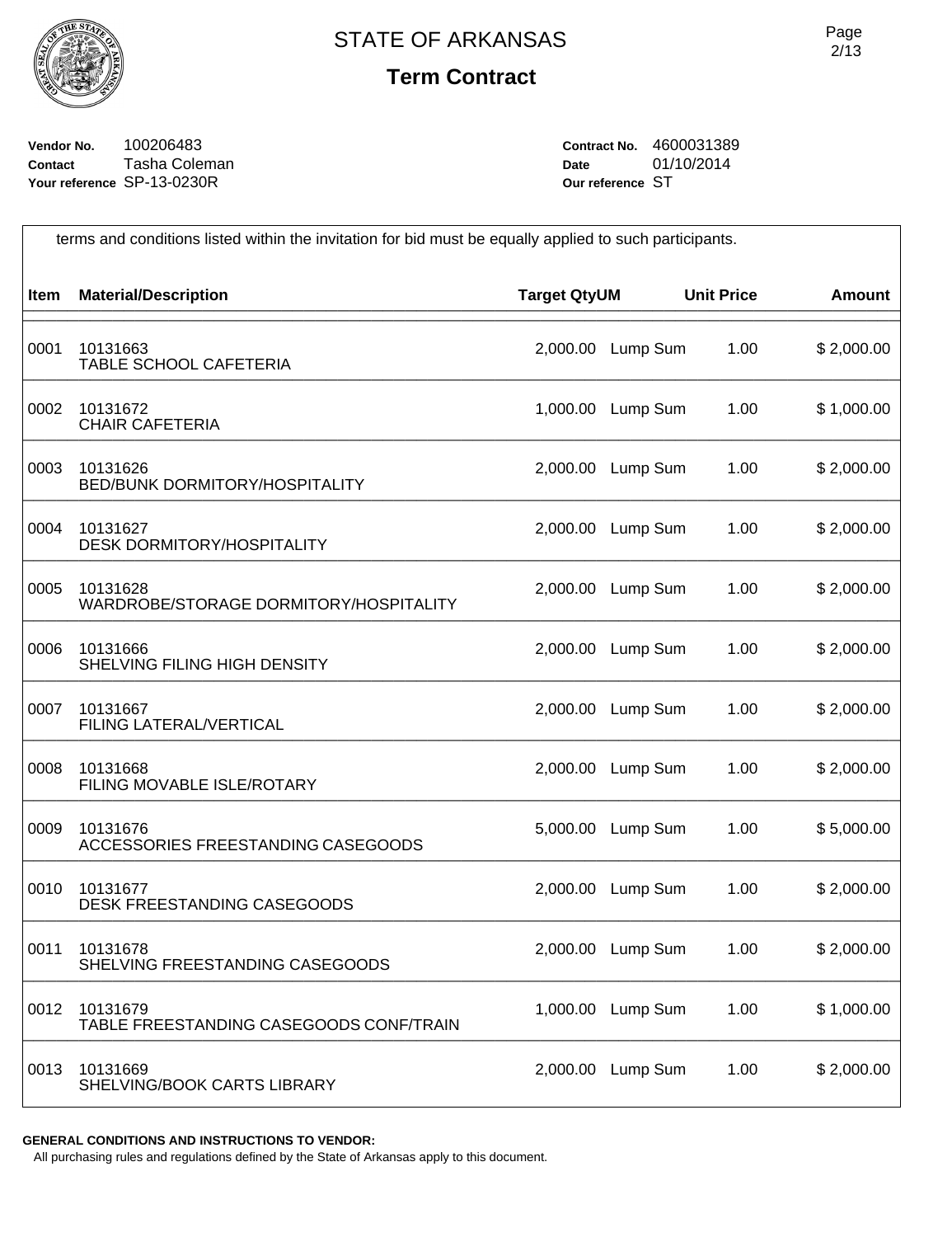

**Vendor No.** 100206483 **Contact** Tasha Coleman **Your reference** SP-13-0230R

**Contract No.** 4600031389 **Date** 01/10/2014 **Our reference** ST

| Item | <b>Material/Description</b>                 | <b>Target QtyUM</b> |                   | <b>Unit Price</b> | <b>Amount</b> |
|------|---------------------------------------------|---------------------|-------------------|-------------------|---------------|
| 0014 | 10131670<br><b>CARREL STUDY LIBRARY</b>     | 2,000.00            | Lump Sum          | 1.00              | \$2,000.00    |
| 0015 | 10131671<br><b>TABLE/CHAIR LIBRARY</b>      | 2,000.00            | Lump Sum          | 1.00              | \$2,000.00    |
| 0016 | 10131673<br>ACCESSORIES LOUNGE/RECEPTION    | 3,000.00            | Lump Sum          | 1.00              | \$3,000.00    |
| 0017 | 10131674<br><b>SEATING LOUNGE/RECEPTION</b> | 1,000.00            | Lump Sum          | 1.00              | \$1,000.00    |
| 0018 | 10131675<br><b>TABLE LOUNGE/RECEPTION</b>   | 1,000.00            | Lump Sum          | 1.00              | \$1,000.00    |
| 0019 | 10131629<br>DESK SCHOOL ADMIN/TEACHER       | 2,000.00            | Lump Sum          | 1.00              | \$2,000.00    |
| 0020 | 10131660<br>DESK SCHOOL STUDENT             | 2,000.00            | Lump Sum          | 1.00              | \$2,000.00    |
| 0021 | 10131662<br>TABLE SCHOOL CLASSROOM ACTIVITY | 2,000.00            | Lump Sum          | 1.00              | \$2,000.00    |
| 0022 | 10131665<br><b>SEATING SCHOOL</b>           | 1,000.00            | Lump Sum          | 1.00              | \$1,000.00    |
| 0023 | 10131680<br><b>SEATING ERGO/TASK</b>        | 1,000.00            | Lump Sum          | 1.00              | \$1,000.00    |
| 0024 | 10131681<br>SEATING EXECUTIVE/MANAGEMENT    | 1,000.00            | Lump Sum          | 1.00              | \$1,000.00    |
| 0025 | 10131682<br>SEATING FIXED/RAIL AUDITORIUM   |                     | 1,000.00 Lump Sum | 1.00              | \$1,000.00    |
| 0026 | 10131683<br><b>SEATING SIDE/STACK</b>       | 2,000.00            | Lump Sum          | 1.00              | \$2,000.00    |
| 0027 | 10131685<br>ACCESSORIES MODULAR SYSTEMS     | 3,000.00            | Lump Sum          | 1.00              | \$3,000.00    |

**GENERAL CONDITIONS AND INSTRUCTIONS TO VENDOR:**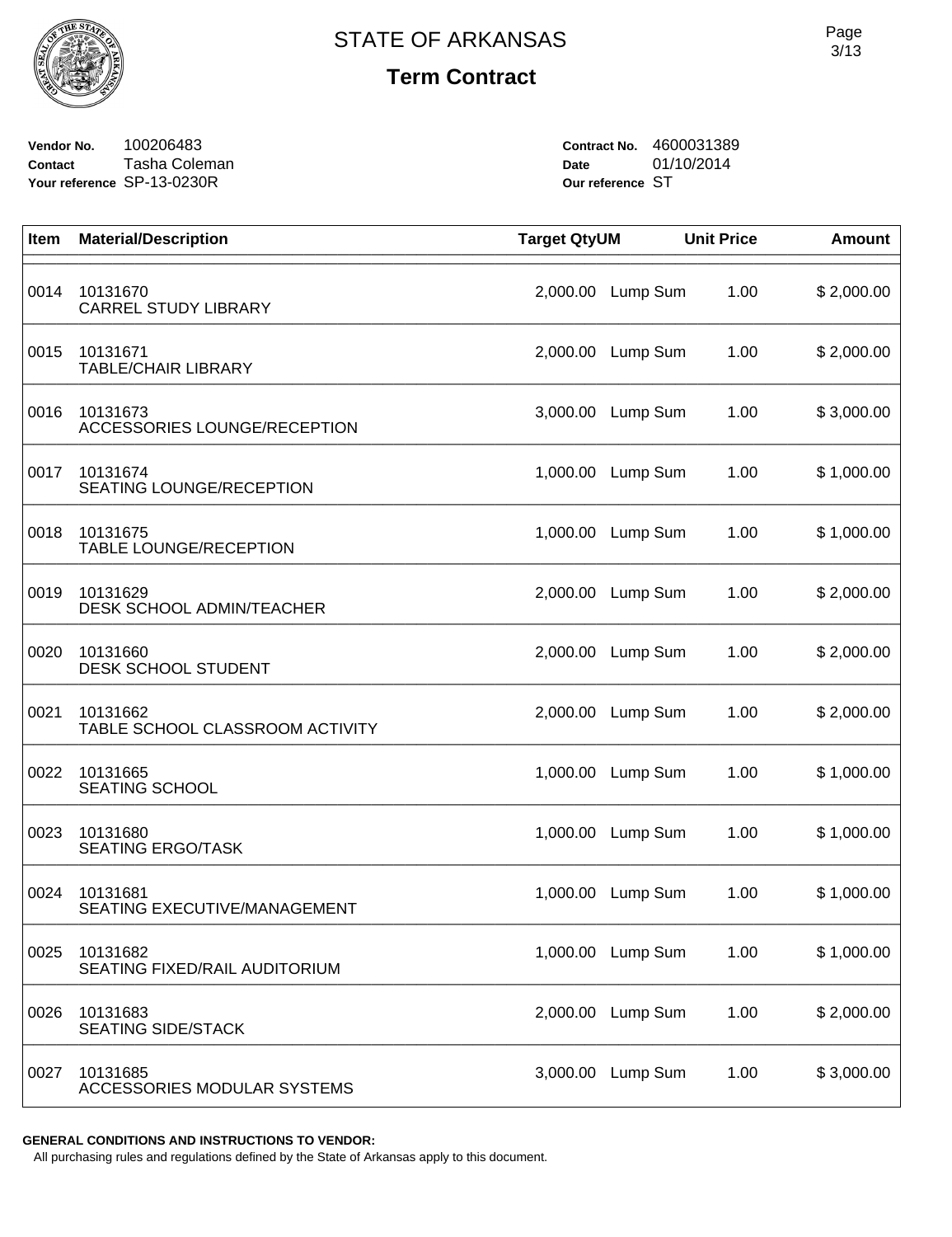

**Vendor No.** 100206483 **Contact** Tasha Coleman **Your reference** SP-13-0230R

**Contract No.** 4600031389 **Date** 01/10/2014 **Our reference** ST

| Item                                                                                                   | <b>Material/Description</b>                    | <b>Target QtyUM</b> |          | <b>Unit Price</b> | <b>Amount</b> |  |
|--------------------------------------------------------------------------------------------------------|------------------------------------------------|---------------------|----------|-------------------|---------------|--|
| 0028                                                                                                   | 10131686<br>WALL MODULAR SYSTEMS FULL HEIGHT   | 2,000.00            | Lump Sum | 1.00              | \$2,000.00    |  |
| 0029                                                                                                   | 10131687<br>FRAME/TILE MODULAR SYSTEMS         | 2,000.00            | Lump Sum | 1.00              | \$2,000.00    |  |
| 0030                                                                                                   | 10131688<br>PANEL MODULAR SYSTEMS              | 2,000.00            | Lump Sum | 1.00              | \$2,000.00    |  |
| 0031                                                                                                   | 10131689<br>DESKING OPEN PLAN MODULAR SYSTEMS  | 5,000.00            | Lump Sum | 1.00              | \$5,000.00    |  |
| 0035                                                                                                   | 10131624<br>DESK SPECIALTY TECHNOLOGY SUPPORT  | 5,000.00            | Lump Sum | 1.00              | \$5,000.00    |  |
| 0036                                                                                                   | 10131621<br>SUPPORT, KEYBOARD, TECHNOLOGY      | 1,000.00            | Lump Sum | 1.00              | \$1,000.00    |  |
| 0037                                                                                                   | 10131622<br><b>LIGHTING TECHNOLOGY SUPPORT</b> | 1,000.00            | Lump Sum | 1.00              | \$1,000.00    |  |
| 0038                                                                                                   | 10131623<br>MONITOR ARM TECHNOLOGY SUPPORT     | 1,000.00            | Lump Sum | 1.00              | \$1,000.00    |  |
| <b>Estimated Net Value</b>                                                                             |                                                |                     |          |                   | 70,000.00     |  |
| <b>SECTION 1 - GENERAL INFORMATION</b>                                                                 |                                                |                     |          |                   |               |  |
| 1.1 INTRODUCTION: This is a non-mandatory statewide contract for the design, purchase, delivery and/or |                                                |                     |          |                   |               |  |

assembly/set-up of Office Furniture including accessories, replacement parts and attachments including any and all associated costs for delivery, set-up and debris removal including cartons and pallets from the premises.

1.2 COOPERATIVE PURCHASING PROGRAM PARTICIPATION: Arkansas' Purchasing Law provides that local public procurement units (counties, municipalities, school districts, certain nonprofit corporations, etc.) may participate in state purchasing contracts. The contractor therefore agrees to sell to Cooperative Purchasing Program participants at the option of the program participants. Unless otherwise stated, all standard and special terms and conditions listed within the contract must be equally applied to such participants.

1.3 TYPE OF CONTRACT: The contract will be a one (1) year term contract from the date of award. Upon mutual agreement by the contractor and OSP, the contract may be renewed on a year-to-year basis, for up to (six (6)) additional (one year terms) or a portion thereof. In no event shall the total contract term be more than seven (7)

#### **GENERAL CONDITIONS AND INSTRUCTIONS TO VENDOR:**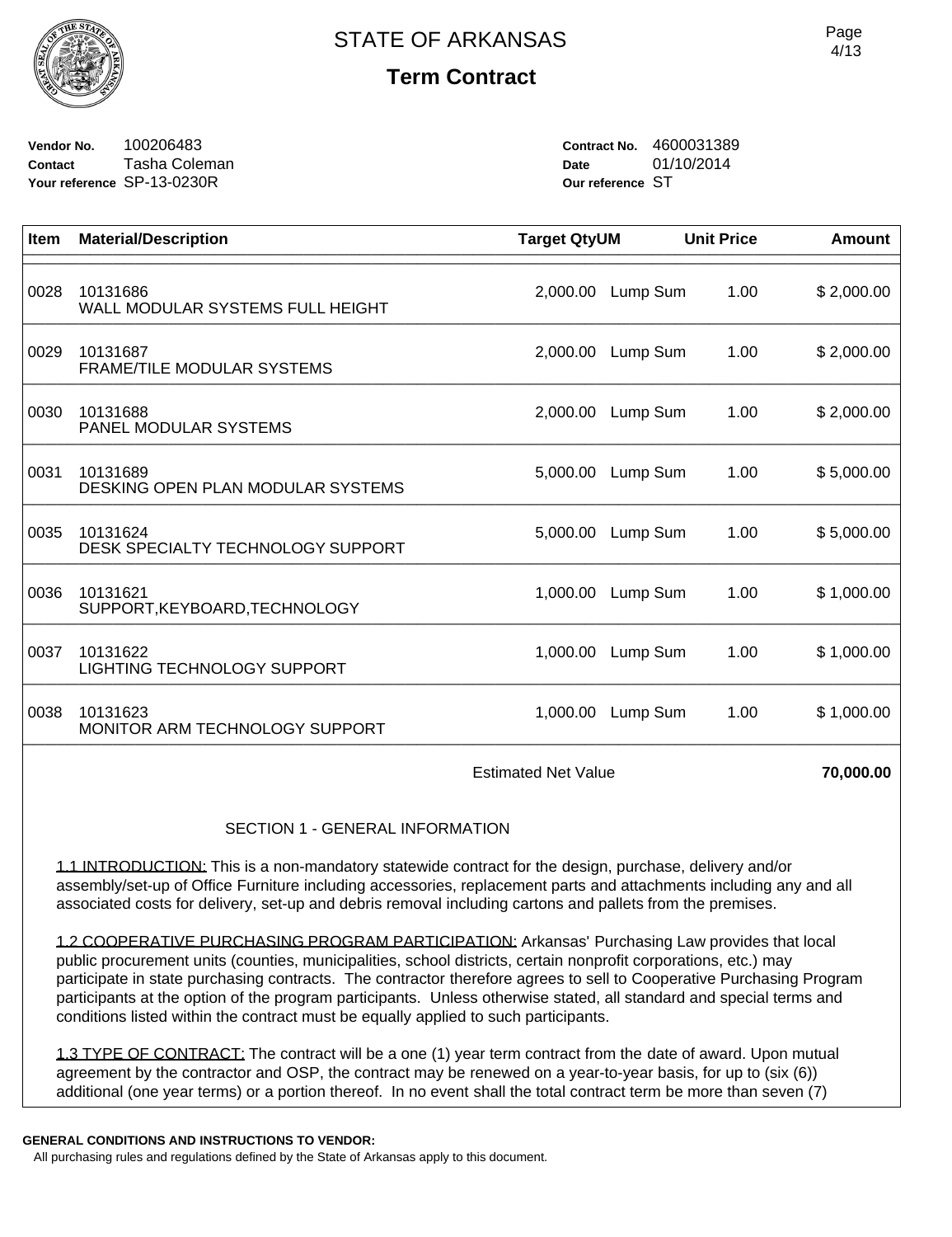

**Term Contract**

Page 5/13

**Vendor No.** 100206483 **Contact** Tasha Coleman **Your reference** SP-13-0230R

**Contract No.** 4600031389 **Date** 01/10/2014 **Our reference** ST

years.

1.4 PAYMENT AND INVOICE PROVISIONS: An itemized invoice addressed to the ordering entity shall reference purchase order number, contract number, quantity, description, list and net unit price. Installation/Labor and any other ancillary charges will be shown as a separate line item on all quotes and invoices.

Payment will be made in accordance with applicable State of Arkansas accounting procedures upon acceptance by the Agency. The State may not be invoiced in advance of delivery and acceptance of any commodity. Payment will be made only after the contractor has successfully satisfied the state agency as to the goods purchased. Contractor should invoice agency by an itemized list of charges. Purchase Order Number and/or Contract Number should be referenced on each invoice.

1.5 RECORD RETENTION: The contractor shall be required to maintain all pertinent financial and accounting records and evidence pertaining to the contract in accordance with generally accepted principles of accounting and other procedures specified by the State of Arkansas. Access will be granted upon request, to State or Federal Government entities or any of their duly authorized representatives.

Financial and accounting records shall be made available, upon request, to the State of Arkansas' designee at any time during the contract period and any extension thereof, and for five (5) years from expiration date and final payment on the contract or extension thereof.

1.6 PRIME CONTRACTOR RESPONSIBILITY: The contractor will be required to assume prime contractor responsibility for the contract and will be the sole point of contact with regard to all commodities, services and support. The prime contractor may delegate facilitation of contract orders to their "Authorized/Certified Dealers" only. This delegation will in no way relieve the contractor of any contractual obligations set forth in this Contract Award.

#### 1.7 CONTRACT INFORMATION

- 1. The State of Arkansas may not contract with another party:
	-
	- a. Upon default, to pay all sums to become due under a contract.<br>b. To pay damages, legal expenses or other costs and expenses of any party. To pay damages, legal expenses or other costs and
	- c. To conduct litigation in a place other than Pulaski County, Arkansas
	- d. To agree to any provision of a contract; which violates the laws or constitution of the State of Arkansas.
- 2. A party wishing to contract with the State of Arkansas should:
- a. Remove any language from its contract which grants to it any remedies other than:
	- i. The right to possession.
	- ii. The right to accrued payments.
	- iii. The right to expenses of de-installation.
	- iv. The right to expenses of repair to return the equipment to normal working

order, normal wear and tear excluded.

 v. The right to recover only amounts due at the time of repossession and any unamortized nonrecurring cost as allowed by Arkansas Law.

b. Include in its contract that the laws of the State of Arkansas govern the contract.

#### **GENERAL CONDITIONS AND INSTRUCTIONS TO VENDOR:**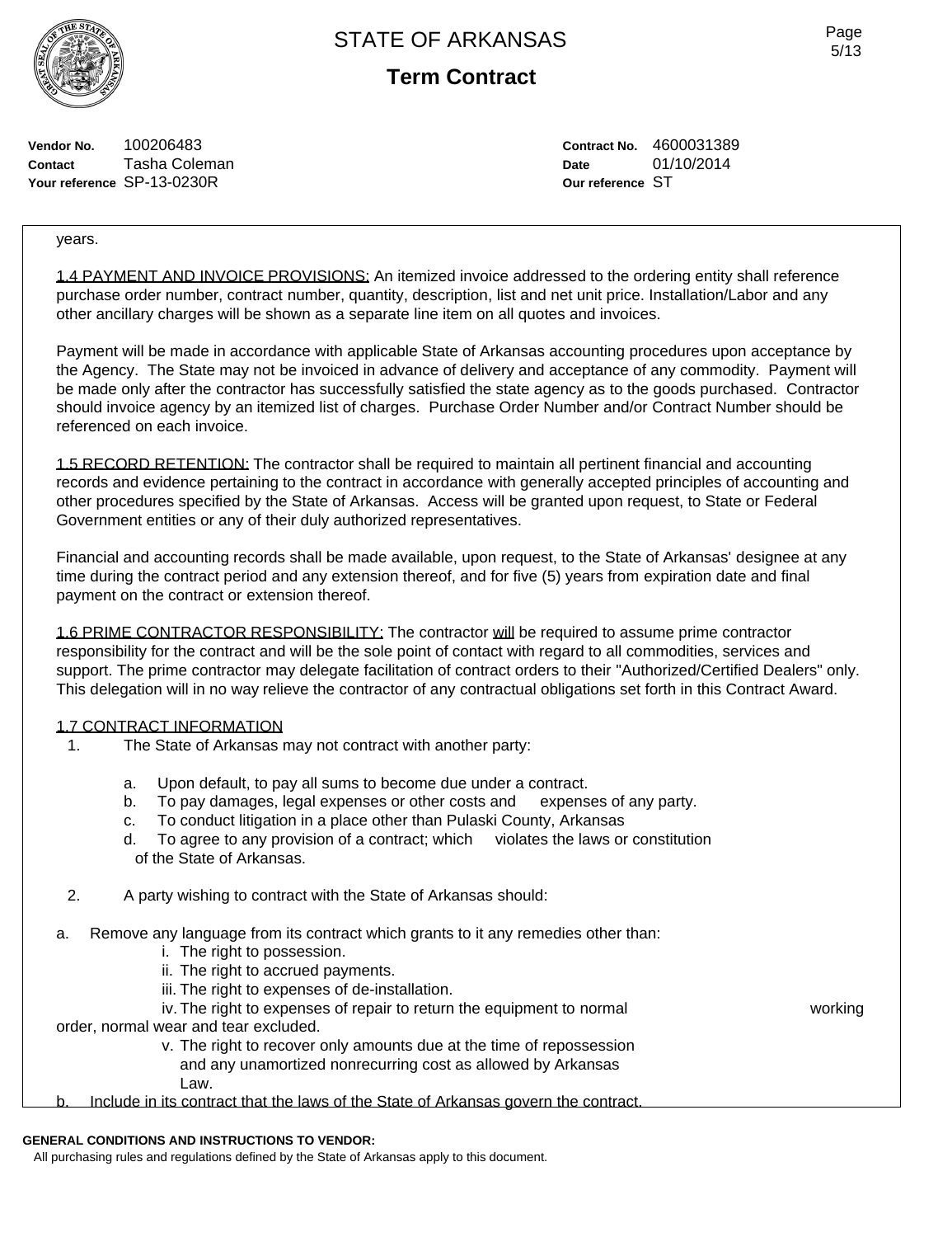**Term Contract**

**Vendor No.** 100206483 **Contact** Tasha Coleman **Your reference** SP-13-0230R

**Contract No.** 4600031389 **Date** 01/10/2014 **Our reference** ST

c. Acknowledge that contracts become effective when awarded by the State Procurement Official.

1.8 CONDITIONS OF CONTRACT: The contractor shall at all times observe and comply with federal and State laws, local laws, ordinances, orders, and regulations existing at the time of or enacted subsequent to the execution of this contract which in any manner affect the completion of the work. The contractor shall indemnify and save harmless the agency and all its officers, representatives, agents, and employees against any claim or liability arising from or based upon the violation of any such law, ordinance, regulation, order or decree by an employee, representative, or subcontractor of the contractor.

1.9 STATEMENT OF LIABILITY: The State will demonstrate reasonable care but shall not be liable in the event of loss, destruction, or theft of contractor-owned items to be delivered or to be used in the installation of deliverables. The contractor is required to retain total liability until the deliverables have been accepted by the "authorized agency official." At no time will the State be responsible for or accept liability for any contractor-owned items.

1.10 AWARD RESPONSIBILITY: The State Procurement Official will be responsible for award and administration of any resulting contract.

1.11 DELEGATION AND/OR ASSIGNMENT: The contractor shall not assign the contract in whole or in part or any payment arising there from without the prior written consent of the State Procurement Official. The contractor may delegate facilitation of contract orders to their "Authorized/Certified Dealers" only. This delegation will in no way relieve the contractor of any contractual obligations set forth in this Contract Award.

1.12 DISCOUNT CHANGE CLAUSE: The contractor may offer larger discount percentages for products, accessories, replacement parts and attachments at any time during the contract term.

1.13 LENGTH OF PRICE GUARANTEE: Discount percentages shall be firm for the term of the contract.

1.14 DELIVERY: FOB DESTINATION, INSIDE DELIVERY, FREIGHT PAID: Whenever possible, contractors should give the ordering entities 3 working days prior notice of any deliveries and/or installations. Furniture contractors will not be responsible for the removal/moving of existing furnishings unless requested by the ordering entity. Contractors should verify site readiness prior to delivery. All deliveries will be made during normal working hours unless otherwise arranged with the ordering entity. Contractor will communicate any scheduling delays and/or changes immediately. Agencies will not be responsible for any freight damage, concealed or otherwise.

1.15 SPECIAL DELIVERY INSTRUCTIONS: All shipments will be FOB destination (as specified on Ordering Entity Purchase Order).

## **Delivery/Installation Instructions:**

Due to the varying locations and circumstances involved in deliveries and installations, all deliveries and installations will be quoted on a project by project basis.

All installation, labor, and or delivery charges must be shown as a separate line item on quotes and invoices.

One of the following delivery methods must be specified on every Agency Purchase Order:

(1) Drop Shipped: Off loaded by carrier to an Agency loading dock or designated area. There will be no charge to the ordering Agency for this delivery method.

#### **GENERAL CONDITIONS AND INSTRUCTIONS TO VENDOR:**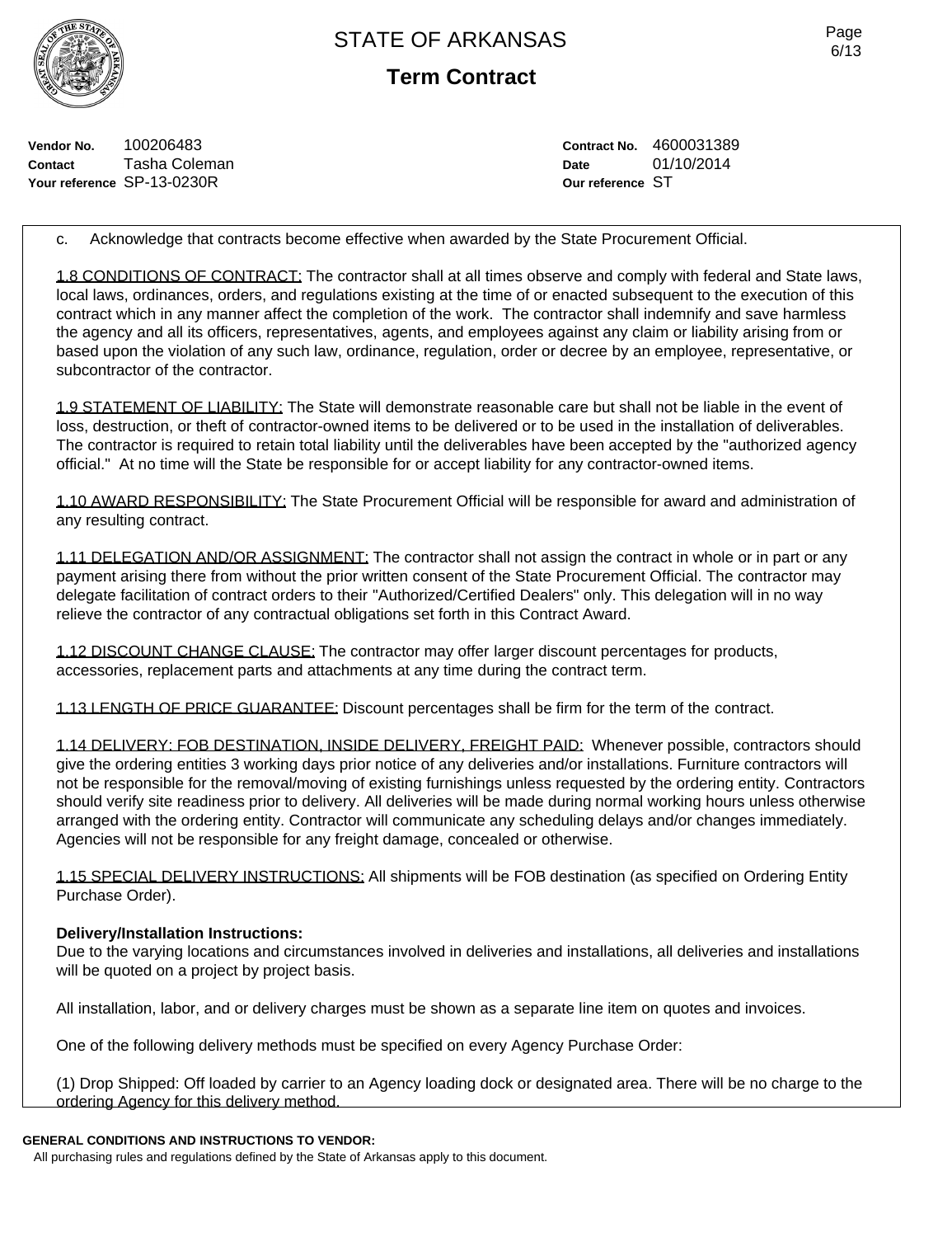**Term Contract**

**Vendor No.** 100206483 **Contact** Tasha Coleman **Your reference** SP-13-0230R

**Contract No.** 4600031389 **Date** 01/10/2014 **Our reference** ST

(2) Inside Delivery: Off loaded, un-boxed/wrapped and placed in pre-determined locations within the building. Contractor will be responsible for the removal of any trash, packaging materials, and cartons associated with the delivery.

(3) Delivered and Installed: Off loaded, and installed. Installation shall include but not limited to; any and all labor, material, and tools necessary to install furniture in accordance with approved plans and specifications and/or the direction of authorized agency personnel. The installation company will be responsible for the removal of any trash, packing material, and cartons associated with their installation.

The contractor/installation company will repair/replace (to the satisfaction of the ordering entity) any damage to the building or its contents that they (the contractor) caused in the course of their work. This includes but is not limited to: walls, floors, floor coverings, ceilings, elevators, doors, doorways, and any existing fixtures and furniture. The agency may withhold payment until repairs are satisfactorily completed.

1.16 ACCEPTANCE STANDARDS: Inspection and acceptance/rejection of products shall be made within thirty (30) days of receipt or upon completion of installation should that installation period extend beyond thirty (30) days. Ordering entity shall have the option to return any products within the thirty (30) days.

Return Requirements: Ordering entity shall coordinate returns with the Contractor. Upon notification by the ordering entity of a duplicate shipment, over-shipment or shipment in poor condition, the products must be promptly removed at the contractor and/or dealer's expense. Ordering entities reserve the right to return products for defects in material and/or workmanship. In the event of product return, the ordering entity reserves the right to accept either a full refund for the returned product or a replacement of the product.

Performance Requirements: The ordering entity reserves the right to inspect and verify that all deliveries are in accordance with specifications, both at the point of delivery and at the point of use. For orders that specify an "authorized party" to receive and inspect deliveries and/or installations, acceptance and inspection procedures must be performed by the "authorized party" to be considered and accepted by the ordering entity. Products inspected at the time of use are subject to refusal and return requirements for issues of quality such as defects in manufacturing and/or workmanship. Products will not be considered accepted by the ordering entity until the installation is complete for the applicable products.

**1.17 CANCELLATION:** In the event the State no longer needs the service or commodity specified in the contract or purchase order due to program changes, changes in laws, rules, or regulations, relocation of offices, or lack of appropriated funding, the State may cancel the contract or purchase order by giving the contractor written notice of such cancellation thirty (30) days prior to the date of cancellation.

## **SECTION 2 - SPECIFIC REQUIREMENTS**

2.1 QUALITY: The items must be in conformance with normal industry standards as specified within this Contract Award.

**2.2 GUIDELINES:** The Office of State Procurement adheres to all guidelines set forth by the State and Federal Government concerning The Americans with Disabilities Act (ADA) as well as all mandated fire codes.

**GENERAL CONDITIONS AND INSTRUCTIONS TO VENDOR:**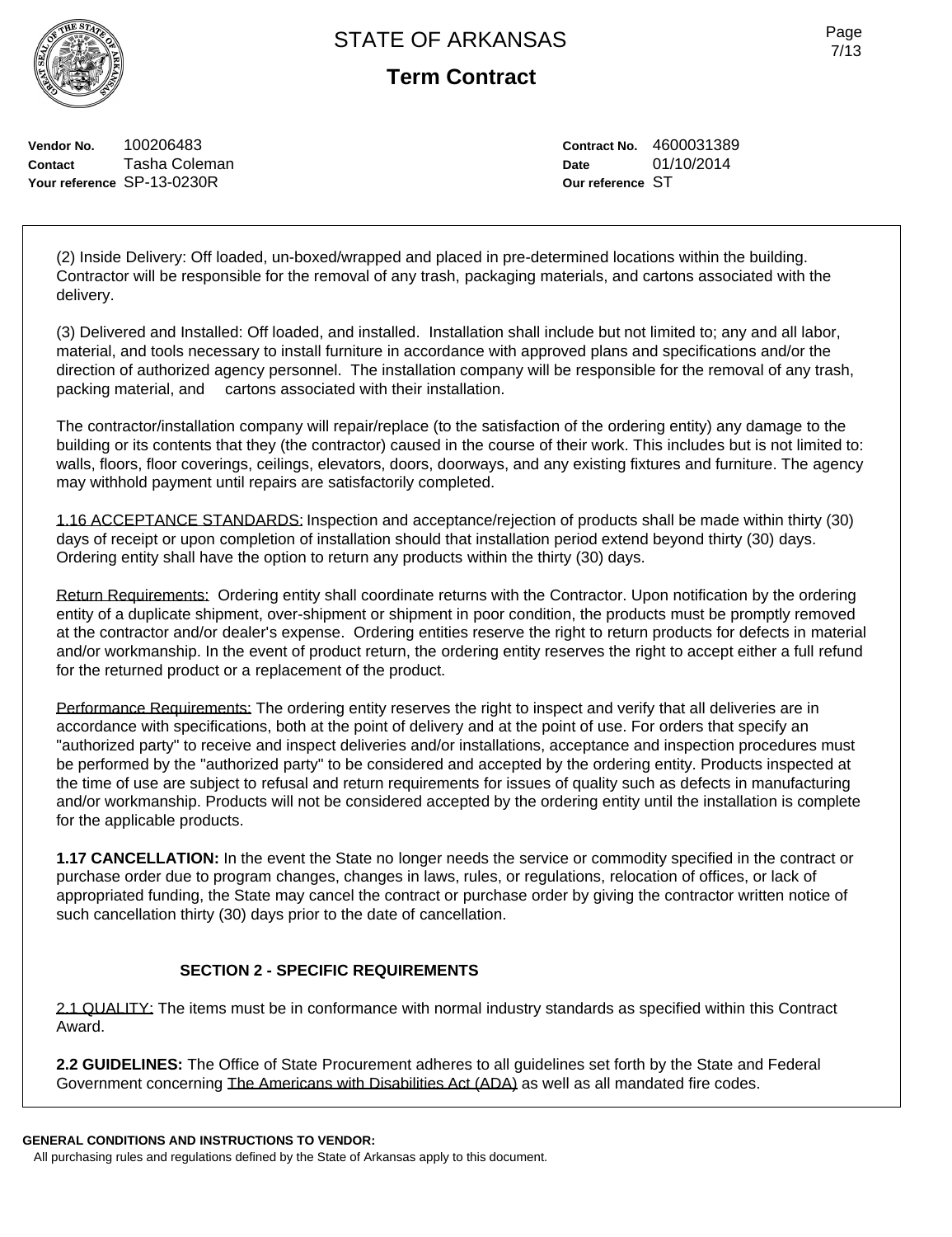

**Term Contract**

**Vendor No.** 100206483 **Contact** Tasha Coleman **Your reference** SP-13-0230R

**Contract No.** 4600031389 **Date** 01/10/2014 **Our reference** ST

2.3 ORDERING PROCEDURE: Orders placed against this contract may be in the form of an agency issued purchase order on an as-required basis. Or an agency may also use the Arkansas State Purchasing Card (P-Card) to purchase furniture.

2.4 QUANTITY BASIS OF CONTRACT - NO GUARANTEED QUANTITIES: The contract established has no guarantee of any specific quantity and the State is obligated only to buy that quantity which is needed by its agencies.

2.5 MINIMUM ORDER QUANTITY: The State makes no commitment to purchase any minimum or maximum quantity, or dollar volume of products from the selected suppliers. Utilization of this agreement will be on an as needed basis by State Agencies and/or Cooperative Participants, Cities, Counties, Schools K-12, Colleges and Universities. The State will award to multiple suppliers; however, the State reserves the right to purchase like and similar products from other suppliers as necessary to meet operational requirements.

Note: Issuance of an award does not guarantee an order.

2.6 reporting requirements: The product manufacturer agrees to provide a yearly sales report to the Office of State Procurement. This report is due on the 15th of July following the year's activity. The report **must** include the total sales of all furniture orders against the contract. The report should include the following: reporting time period, manufacturer/dealer name, furniture category, quantity and dollar value of each item sold, and the name of the purchasing entity.

Note: OSP reserves the right to request a sales report on an as-needed basis.

Email report to: osp-furniture@dfa.arkansas.gov

2.7 FURNITURE CLASSIFICATIONS: Furniture classifications include but not limited to: Cafeteria, Dormitory, Library Shelving and Library Related, Lounge, Systems (Modular), School (Classroom), Freestanding, Seating, Filing Systems and Equipment, and Technology Support.

#### 2.8 GENERAL DEFINITION OF PRODUCTS:

#### **Item 1: Cafeteria Furniture**

- · Mobile tables on rollers with or without benches or stools.
- · Round and rectangular cafeteria tables without benches or stools.

## **Item 2: Dormitory Furniture**

· Metal, wood, or wood clad metal wardrobes, beds and mattresses, night stands, chest of drawers, and single pedestal dormitory student desks with keyboard or center drawers.

## **Item 3: Library Shelving and Library Related Furniture**

· Cantilever, reversed cantilever, four post library shelving (all of which include mobile shelving), and end panels for covering end of panels.

## **GENERAL CONDITIONS AND INSTRUCTIONS TO VENDOR:**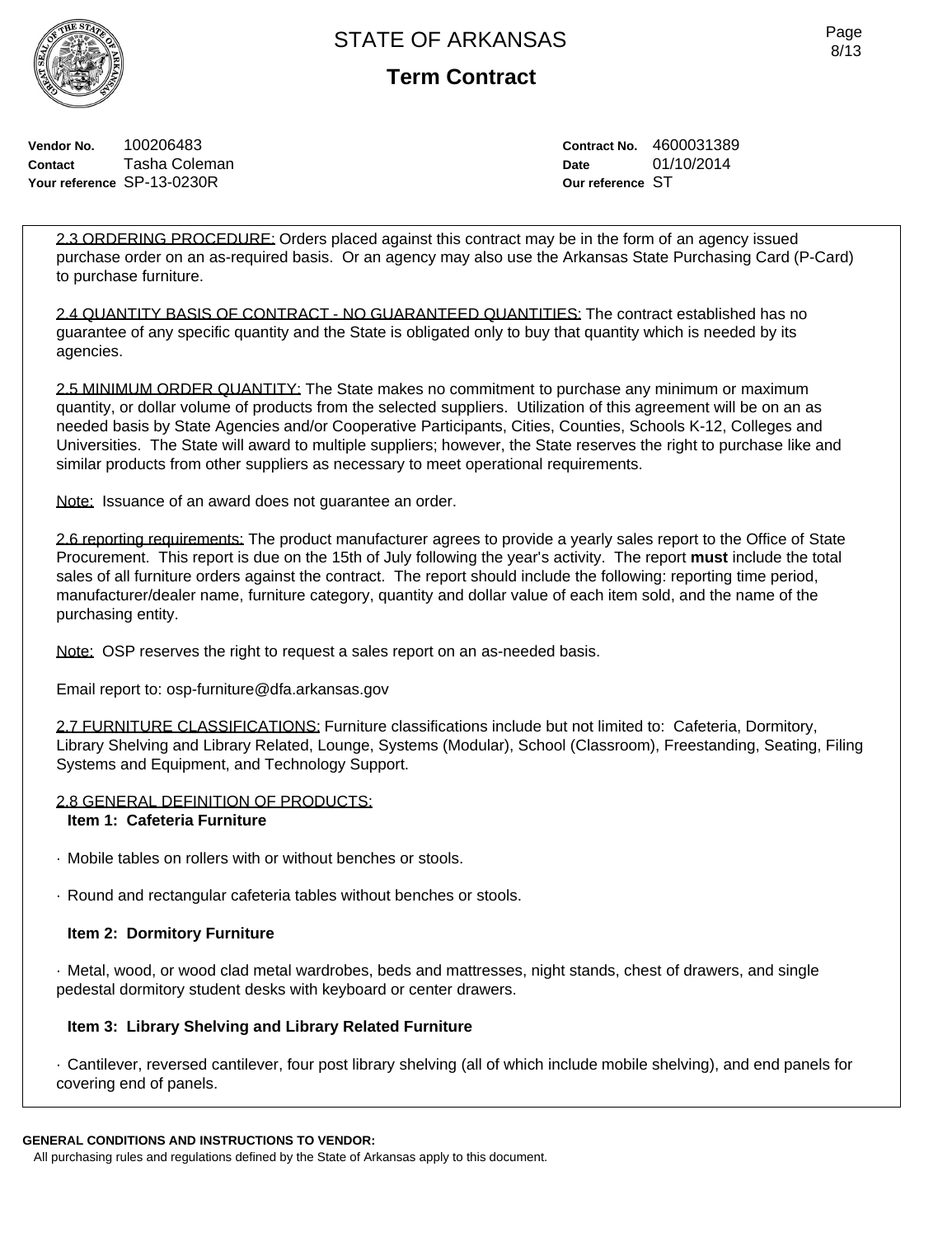

**Vendor No.** 100206483 **Contact** Tasha Coleman **Your reference** SP-13-0230R

**Contract No.** 4600031389 **Date** 01/10/2014 **Our reference** ST

· Library Related Furniture, which includes but not limited to: book trucks, circulation desks, library tables, card catalogs, study carrels, storage cabinets, periodical racks, dictionary stands, and display cases.

#### **Item 4: Lounge Furniture**

· Upholstered wood, metal, or rotationally molded lounge seating which includes but not limited to: (lounge chairs, recliners, love seats, sofas, and assemblies and replacements only).

· Complimentary tables, benches, and ottomans for lounge seating. Manufacturers must have lounge seating to match tables, benches and ottomans.

· Upholstered wood or metal multiple seating, ganging seating, and tandem seating.

## **Item 5: Systems Furniture (Modular)**

· A complete and comprehensive catalog of all systems furniture, including modular work stations, lines and accessories.

· Metal, wood or laminate modular furniture, these can include complimentary components such as keyboard drawers, task lights, tack boards, etc. and storage units.

#### **Item 6: School Furniture (Classroom)**

- · Student desk, chair desks, tablet arm chairs and stools.
- · Single unit pedestal teacher's desks
- · Study carrels and storage cabinets
- · Stacking chairs, student chairs and folding chairs

· Classroom activity, computer, folding, training tables and accessories, such as, ganging devices, electrical/data components and storage dollies.

#### **Item 7: Freestanding/Casegoods Furniture**

- · A complete and comprehensive catalog of all case goods, furniture, (including folding and mobile) desks and tables.
- · Conference room tables, lecterns, media cabinets, storage cabinets and presentation boards

#### **Item 8: Seating**

· A complete and comprehensive catalog of chairs, auditorium and general seating.

· Wood, metal or ergonomic seating which may include but limited to: executive, managerial, task, operational, stools, side, occasional, stacking, conference, and theater type seating.

#### · Products must meet or exceed ANSI/BIFMA requirements.

#### **GENERAL CONDITIONS AND INSTRUCTIONS TO VENDOR:**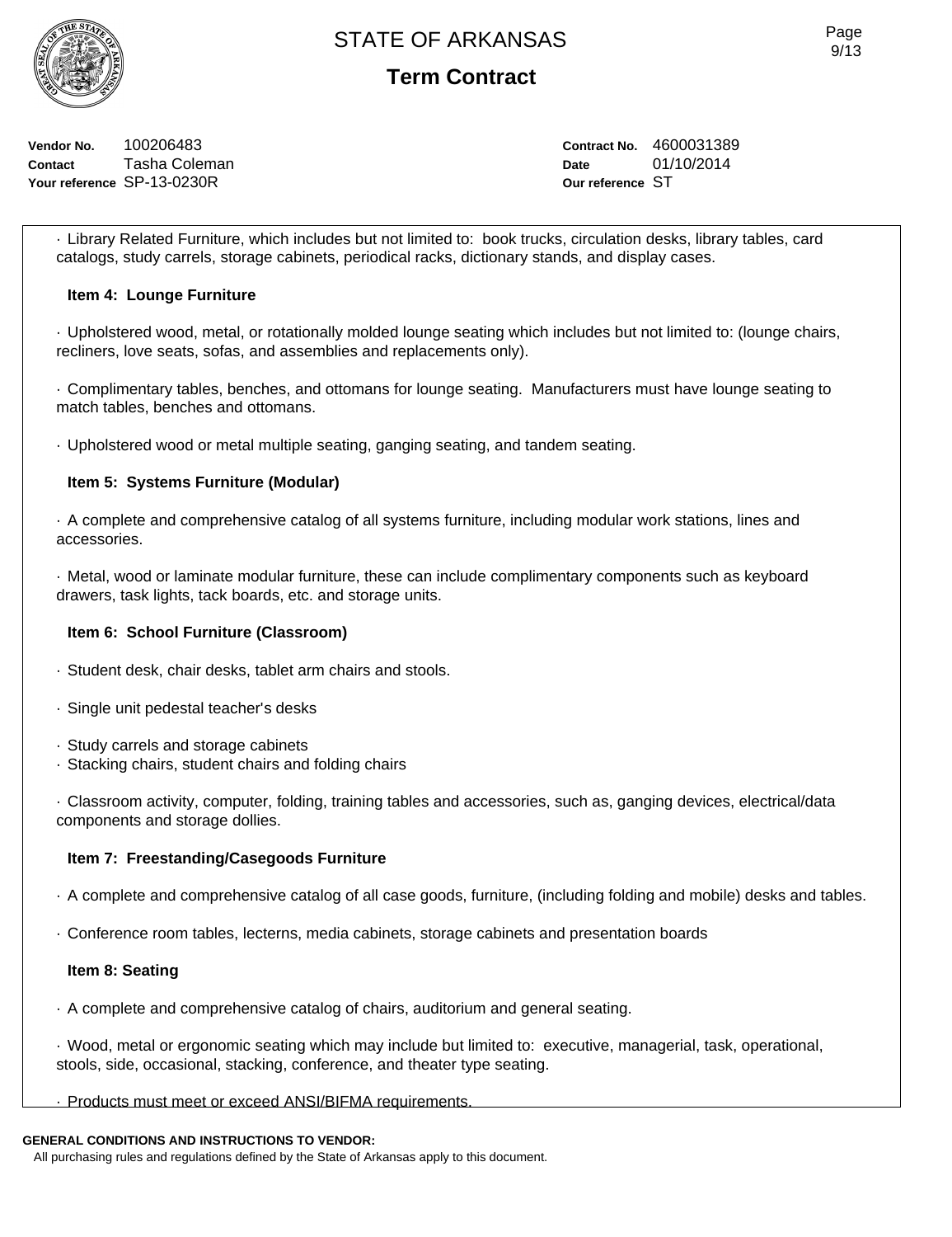**Vendor No.** 100206483 **Contact** Tasha Coleman **Your reference** SP-13-0230R

**Contract No.** 4600031389 **Date** 01/10/2014 **Our reference** ST

## **Item 9: Filing Systems and Equipment**

· A complete and comprehensive catalog of filing systems including vertical and lateral files, bookcases, mobile cabinets and freestanding file cabinets.

## **Item 10: Technology Support Furniture**

· A complete and comprehensive catalog of technology support furniture to support technology based learning environments.

**ANY PERMANENT FURNITURE INSTALLATION** for State Agencies as well as requested space alterations, attached fixtures, furnishings and erected additions must have Arkansas Building Authority (ABA) approval if:

- **(a)** The building is owned by ABA and/or
- **(b)** The product and installation exceeds the sum of \$20,000.00.
- (Excluding ABA exempt agencies)

Note: the Americans with Disabilities ACT and the Arkansas *Fire Codes* must be adhered to as set forth by local and federal guidelines by the ordering entity and the contractor.

Codes, Permits, Licenses for Permanent Installation:

The contractor must comply with all State mandatory licensing requirements prior to installation. Questions on licensing requirements should be directed to the State Licensing Board. Contractor must furnish and install all furniture and materials in compliance with all applicable codes, whether local, state, or federal; and that all permits or licenses required for installation will be obtained without cost to the State.

**2.9 PRODUCT MANUFACTURER'S SUPPLIERS:** Only those dealers/distributors listed by the manufacturer will be considered authorized to act on behalf of the Product Manufacturer.

2.10 CONTRACT RENEWAL PERIOD: FURNITURE ADDITIONS/DELETIONS: Contractors wishing to make furniture additions/changes to their contract during the contract period should be aware of the following:

additions/changes will be allowed only once during a contract period. No changes to discount percentages are allowed during this contract period.

Additions/changes must be submitted during the contract renewal period.

When requesting additions and/or changes; contractor shall submit a request either by letter or via email which shall include a list of all items being proposed for addition and/or change.

Contractor shall submit all required documents supporting any new items.

Product literature for all new items shall also be submitted with the request.

Contractor is responsible for submitting a complete name, address, email address, phone and fax numbers when a new dealer is added.

#### **GENERAL CONDITIONS AND INSTRUCTIONS TO VENDOR:**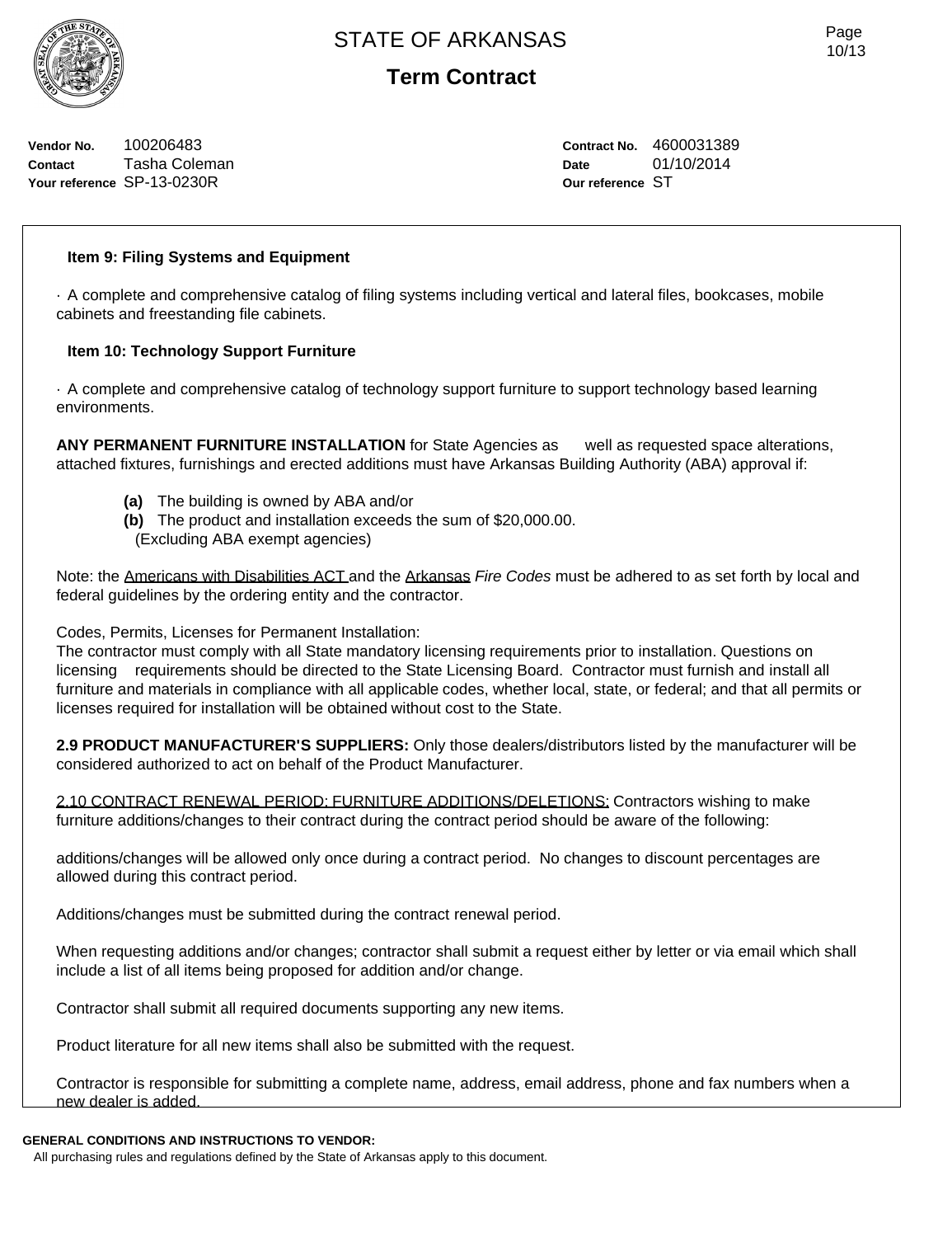**Vendor No.** 100206483 **Contact** Tasha Coleman **Your reference** SP-13-0230R

# **Term Contract**

**Contract No.** 4600031389 **Date** 01/10/2014 **Our reference** ST

2.11 PRICE LISTS AND PRODUCT INFORMATION: Contractors should provide an electronic version of the proposed price list in an Excel format or pdf on a jump drive. Also provide a dealer list, if applicable in an Excel format with "read and write" capabilities on the same jump drive. No costs or expenses associated with providing this information in the required format shall be charged to the State of Arkansas. At the time of contract renewal contractor will furnish OSP with an updated dealer list and published price list.

2.12 LITERATURE: The manufacturer/dealer shall furnish price lists, catalogs, and description literature upon request by any using entity, and at no cost to the entity.

2.13 SPECIAL PACKAGING: Items shall be packaged and cartoned so as to protect the contents from damage during shipment, handling and storage. Shipping container shall have a label with the following information:

Name of Receiving Agency Agency Purchase Order Number Name of Supplier Item Description of Contents Manufacturer Name Model Name and Number

2.14 WARRANTY: Minimum acceptable warranty will be for a period of one year from the date of product acceptance by the ordering entity. Warranty shall cover defects in material and workmanship and shall cover all costs associated with the repair or replacement of defective items including labor, parts, transportation costs, travel time and expense, and any other costs associated with such repair or replacement.

If anytime during the first (1) year warranty period the product does not perform in accordance to manufacturer's specification, the successful contractor will be notified in writing. The contractor shall pick up the product at the contractor's expense, and replace with product that meets or exceeds prior assembled product. Should product performance remain unacceptable to ordering entity, entity may request a full return of the purchase price (including taxes).

2.15 ORDER CANCELLATION: Users of this contract are advised that orders (all or part) cancelled or returned after acceptance of requested merchandise will be subject to a restocking fee of ten percent (10%) of the invoice amount (not to exceed \$500.00 per order) plus return freight charges. The amount authorized for payment of return freight will, in no instance, be more than original delivery charges documented by carrier. These charges may be applied, at the option of the supplier, to those orders which have been accepted. Orders cancelled prior to shipment or acceptance by ordering entity from the manufacturer will not be assessed charges.

## **TERMS AND CONDITIONS**

1. GENERAL: All terms and conditions stated in the invitation for bid govern this contract

2. PRICES: Prices are firm and not subject to escalation, unless otherwise specified in the invitation for bid.

## **GENERAL CONDITIONS AND INSTRUCTIONS TO VENDOR:**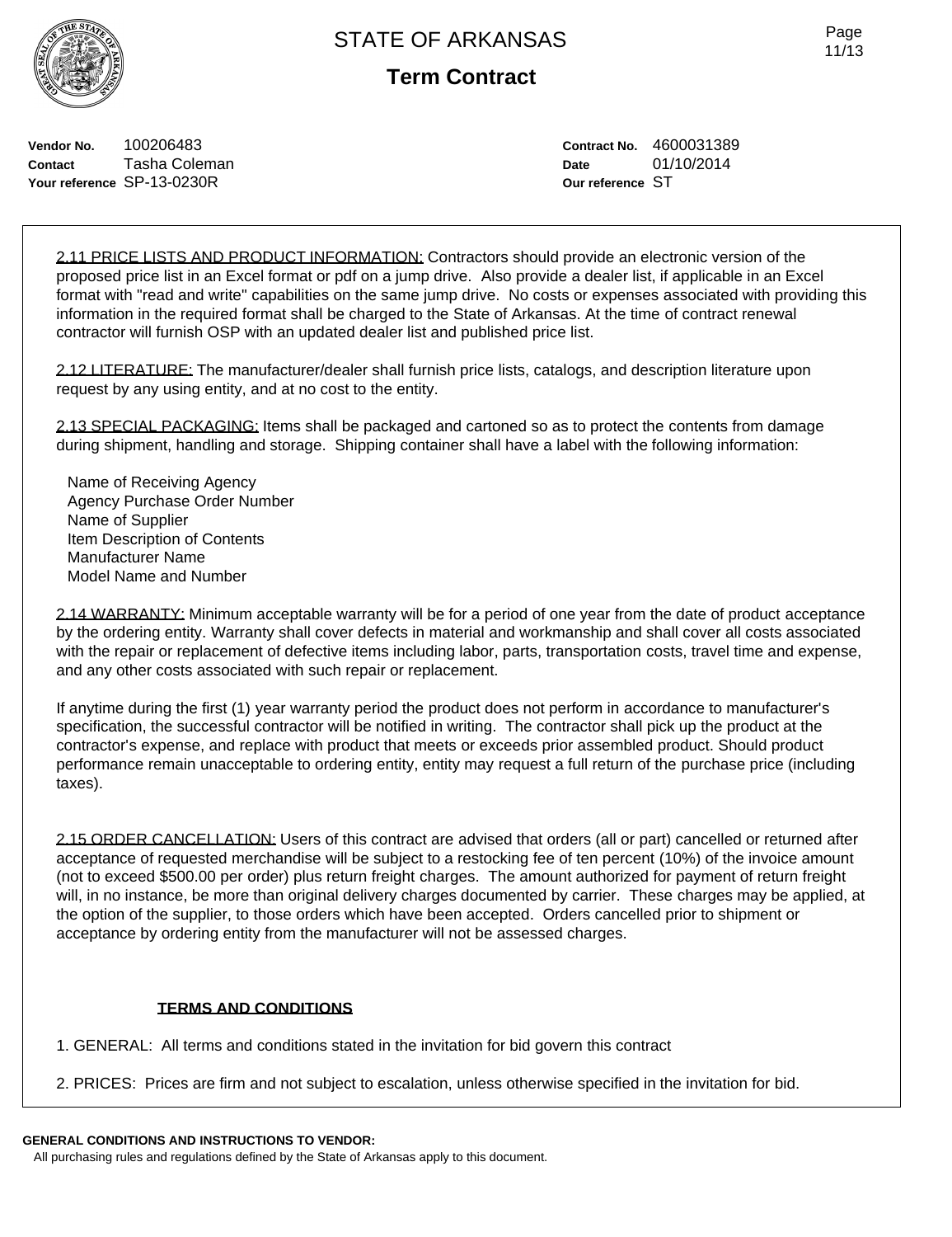**Term Contract**

**Vendor No.** 100206483 **Contact** Tasha Coleman **Your reference** SP-13-0230R

**Contract No.** 4600031389 **Date** 01/10/2014 **Our reference** ST

3. DISCOUNTS: All cash discounts offered will be taken if earned.

4. TAXES: Most state agencies must pay state sales tax. Before billing, the contractor should contact the ordering agency to find out if that agency must pay sales tax. Itemize state sales tax when applicable on invoices.

5. BRAND NAME REFERENCES: The contractor guarantees that the commodity delivered is the same as specified in the bid.

6. GUARANTY: All items delivered are to be newly manufactured, in first- class condition, latest model and design, including, where applicable, containers suitable for shipment and storage unless otherwise indicated in the bid invitation. The contractor guarantees that everything furnished hereunder will be free from defects in design, workmanship, and material; that if sold by drawing, sample or specification, it will conform thereto and will serve the function for which furnished. The contractor further guarantees that if the items furnished hereunder are to be installed by the contractor, such items will function properly when installed. The contractor also guarantees that all applicable laws have been complied with relating to construction, packaging, labeling, and registration. The contractor's obligations under this paragraph shall survive for a period of one year from the date of delivery, unless otherwise specified in the invitation for bid.

7. AWARD: This contract award does not authorize shipment. Shipment against this contract is authorized by the receipt of a purchase order from the ordering agency. A written purchase order mailed or otherwise furnished to the contractor results in a binding obligation without further action by either party.

8. DELIVERY: The term of the contract is shown on the face of the contract award. The contractor is required to supply the state's needs during this term. The number of days required to place the commodity in the receiving agency's designated location under normal conditions is also shown. Consistent failure to meet delivery without a valid reason may cause removal from the bidders' list or suspension of eligibility for award.

9. BACK ORDERS OR DELAY IN DELIVERY: Back orders or failure to deliver within the time required may be default of the contract. The contractor must give written notice to the Office of State Procurement and ordering agency of the reason and the expected delivery date. If the reason is not acceptable, the contractor is in default. The Office of State Procurement has the right to extend delivery if reasons appear valid. If the date is not acceptable, the agency may buy elsewhere.

10. DELIVERY REQUIREMENTS: No substitutions or cancellations are permitted without written approval of the Office of State Procurement. Delivery shall be made during agency work hours only, 8:00 a.m. to 4:30 p.m., unless prior approval for other delivery has been obtained from the agency. Packing memoranda shall be enclosed with each shipment.

11. STORAGE: The ordering agency is responsible for storage if the contractor delivers within the time required and the agency cannot accept delivery.

12. DEFAULT: All commodities furnished will be subject to inspection and acceptance of the ordering agency after delivery. Default in promised delivery or failure to meet specifications authorizes the Office of State Procurement to cancel this contract or any portion of same and reasonably purchase commodities elsewhere and charge full increase, if any, in cost and handling to the defaulting contractor.

13. VARIATION IN QUANTITY: The state assumes no liability for commodities produced, processed or shipped in

## **GENERAL CONDITIONS AND INSTRUCTIONS TO VENDOR:**